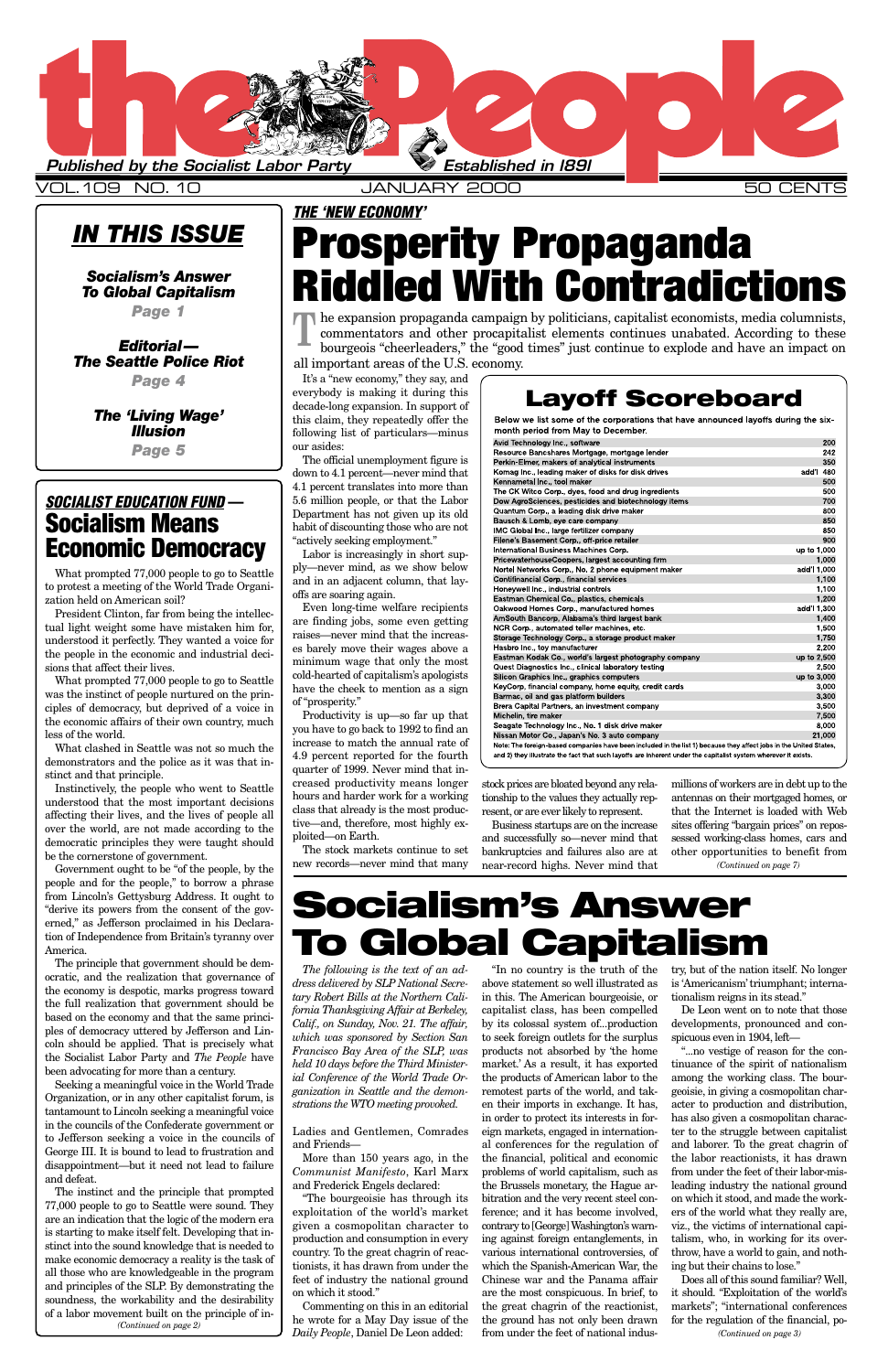CONSPIRACY OF INTERESTS: IRO-QUOIS DISPOSSESSION AND THE RISE OF NEW YORK STATE, by Laurence M. Hauptman. Syracuse University Press, publishers, 1999. Please order from bookseller or publisher; do not order from us.

### *By B.G.*

**T**his new book by historian Laurence M. Hauptman describes the development of exploitative capitalism in the early American Republic, specifically in New York State. The exponents of this budding capitalism were the state transportation interests and the land companies. Its leaders were such Founding Fathers of the republic as Philip Schuyler, revolutionary war general and, after the revolution, U.S. senator from New York, and Robert Morris, known as the financier of the revolution. They had a host of zealous supporters, eager to dispossess the Indians of the Iroquois Confederacy, who occupied the entire area west of the Mohawk River and the frontier post of Fort Stanwix (now the city of Rome, N.Y.).

Besides land speculator Robert Morris, there were the Holland Land Co., the Phelps-Gorham and the Ogden Land companies, all of whom would eventually dispossess the Iroquois by fraud, bribery, fomenting of Indian factionalism, use of liquor and illegal purchases.

At the end of the American Revolution, "the Iroquois were weakened and split," as Hauptman points out. Most of the Iro-

quois had supported the British, who abandoned them after the war. Most of the Tuscaroras and Oneidas had supported the Americans, who now preyed upon them to obtain their lands. The Oneidas, nearly destitute and still suffering from the burning of their main village by the British-allied Iroquois during the war, were the first to feel the blow of the ax from the land and canal company interests and from New York State politicians to sell large areas of their country in exchange for pittance payments that would provide only temporary relief to them.

The Senecas in the far western region of what is now New York State lost even more of their land as the result of the manipulations of the various land company agents. The most notorious and corrupt of the land negotiations and "treaties" took place in this area from the Treaty of Big Tree in 1797 to the "treaty" of 1826, which separated most of Seneca lands from them. The 1826 proceedings were rank with bribery and payoffs to the federal commissioner present and to some of the Seneca leaders. This "treaty" was never ratified by the U.S. Senate and so should have been considered invalid. Instead, it was used to dispossess the Senecas of a huge amount of land base, leaving them with a total of 86,887 acres for the largest tribe in the Iroquois Confederacy. This type of fraud was later perpetrated at the notorious Treaty of Buffalo Creek in 1838, further drastically reducing Seneca land holdings, including the confiscation of their largest reservation.

This practice of steady separation of the Iroquois from their land in return for the paltry payments that would temporarily ease their poverty gave these early capitalists the land they coveted to enrich themselves. Western New York was now opened up to the building of turnpikes and canals, notably the Erie Canal and its branch canals, and later the railroad. A flood of white settlers eager to buy house plots from the land companies was followed by the emergence of a whole string of new towns and cities, giving further impetus to capitalistic enterprise. The coming of the railroad to the southern tier of New York was quickly followed by a large number of white squatters moving onto the Allegany Seneca Reservation and the establishment of towns within Indian lands, all without the permission of the Senecas.

These developments enriched many but overwhelmed the Iroquois and further intensified Indian poverty. Most of the Oneidas migrated to Wisconsin and Canada in search of peace and a new life. New York State politicians actively pressed all Iroquois to move out of the state and go west, but with only minimal success. New York State today still has the largest Indian population east of the Mississippi River. And the Iroquois still regard the state as their oppressor.

Hauptman's research is wide ranging and impeccable, and his narrative style is most readable as it reveals the methods used to dispossess one population in favor of another. The book is highly recommended reading.

*By Jacqueline Keeler ©Pacific News Service*

The new PBS series on women's fight for the vote is marred by a major—but not surprising—omission.

"Not for Ourselves Alone" documents 70 years in the lives of two remarkable women, Elizabeth Cady Stanton and Susan B. Anthony, who galvanized American women to fight for citizenship and equality. But the new documentary, by Ken Burns, does not ask an important question—where did they get the idea?

The narrator notes that when the women organized the first women's rights convention in 1848 at Seneca Falls, N.Y., and demanded the right to the vote "not one nation in the world...allowed women to vote."

In fact, there was a nation in their midst that gave women—and only women—the right to vote. Only a stone's throw from the Wesleyan Chapel where the conference

was held, women of the Iroquois nation had been electing leaders for centuries.

The women of Seneca Falls were very well aware of this. In those days, before the reservation system, American Indian communities and European American communities were in daily contact with each other.

Seneca was the name of one of the Six Nations of the Iroquois, and Lucretia Mott, a well-known abolitionist and Stanton's mentor, spent the summer of 1848 with Seneca women in nearby Cattaragus. There she saw women reorganize their nation's governmental structure—and she then headed directly to Seneca Falls and inspired Stanton to put on the convention.

Historian Sally Roesch Wagner notes, "Stanton envied how American Indian women 'ruled the house' and how 'descent of property and children were in the female line'"—rights women did not have under American law.

At the convention, Stanton read her

"Declaration of Sentiments" (patterned on the Declaration of Independence), which stated a woman was, "if married, in the eye of the law, civilly dead," and had "taken from her all right in property, even to the wages she earns." Awoman was "compelled to promise obedience to her husband, he becoming, to all intents and purposes, her master," and she had no rights to her children in the case of divorce.

American Indian women were quick to notice that women's rights were curtailed under Christianity and civilization. Alice Fletcher, an ethnographer, told delegates to the 1888 International Council of Women of an Indian who told her, "As an Indian woman I was free. I owned my own home, my person, the work of my hands, and my children would never forget me. I was better as an Indian woman than under white law."

The first part of the documentary ends

with black and white men dropping the cause of universal suffrage to ensure [male] Negro suffrage. But American Indian men were noted for their continued support of it. In 1893, when suffragist Matilda Joslyn Gage was arrested for the criminal act of trying to vote in a school board election, the Iroquois once again stepped in to support her. After she was released they honored her by adopting her into the Wolf Clan of the Mohawk nation and with the name "Karonienhawi," Sky Carrier.

None of this appears in Burns' documentary, though as Laguna Sioux Indian scholar Paula Gunn Allen notes, to "search the memories and lore of tribal peoples.... The evidence is all around us."

American Indian egalitarian societies not only inspired suffragettes like Stanton and Anthony, but also inspired Marx, John Locke and Rousseau.

Yet my ancestors were villainized as "savages." Europeans noted with horror our habits of bathing frequently, derision of authoritarian structures, and worst of

### **Read the Paper That's** In a Class by Itself. **The Working Class.**

**Read the People.** 

all, their "petticoat governments." Yet, these qualities (except the last) have come to be the mark of Americanism and modernism. To become an American is therefore in large part to become "Indianized."

\_\_\_\_\_\_\_\_\_\_\_\_\_\_\_\_\_\_\_\_\_\_\_\_\_

Do you know what the SLPstands for? Do you understand the class struggle and why the SLP calls for an end of capitalism and of its system of wage labor? Do you understand why the SLP does not advocate reforms of capitalism, and why it calls upon workers to organize Socialist Industrial Unions?

If you have been reading *The People* steadily for a year or more, if you have read the literature recommended for beginning Socialists, and if you agree with the SLP's call for the political and economic unity of the working class, you may qualify for membership in the SLP. And if you qualify to be a member you probably should be a member.

For information on what membership entails, and how to apply for it, write to: SLP, P.O. Box 218, Mountain View, CA 94042- 0218. Ask for the SLP Membership Packet.

# **Capitalism and the Iroquois**

# **What the Suffragettes Owed the Iroquois**



dustrial or economic democracy—which is the cornerstone of the socialist movement—the instinct that manifested itself in the streets of Seattle can be directed down a more constructive path.

Seattle showed that the program and the principles of the SLP are not only relevant, but that the Socialist Industrial Union program for economic democracy is the only viable alternative to the capitalist system.

Won't you help the SLP to spread that message? You can, in many ways, but one of the most important is by your generous contribution to the SLP's Socialist Education Fund. The proceeds from that fund will be announced at the banquet that will be held in conjunction with the next regular session of the SLP's National Executive Committee on Saturday, April 2, 2000. Between now and then we aim to do everything in our power to increase the circulation of *The People* and to stimulate a wider interest in the SIU program. By your donation to the fund you will be supporting our efforts to spread the liberating message of the SIU program—the message of how to make economic democracy a reality. Please use the coupon on page 6.

## **Do You Belong?**

### the People **P.O. Box 218, Mountain View, CA 94042-0218**

### ❑ **\$2 for a 6-month subscription;** ❑ **\$5 for a 1-year sub** ❑ **\$11 for a 1-year sub by first-class mail**

| $\begin{tabular}{c} \bf{NAME} \end{tabular} \begin{tabular}{p{0.8cm}p{0.8cm}p{0.8cm}} \end{tabular} \begin{tabular}{p{0.8cm}p{0.8cm}p{0.8cm}} \end{tabular} \begin{tabular}{p{0.8cm}p{0.8cm}p{0.8cm}} \end{tabular} \begin{tabular}{p{0.8cm}p{0.8cm}p{0.8cm}} \end{tabular} \begin{tabular}{p{0.8cm}p{0.8cm}p{0.8cm}} \end{tabular} \begin{tabular}{p{0.8cm}p{0.8cm}p{0.8cm}} \end{tabular} \begin{$ |      |
|------------------------------------------------------------------------------------------------------------------------------------------------------------------------------------------------------------------------------------------------------------------------------------------------------------------------------------------------------------------------------------------------------|------|
| ADDRESS ARE AND ARRAIGNMENT OF THE CONTROL OF THE CONTROL OF THE CONTROL OF THE CONTROL OF THE CONTROL OF THE CONTROL OF THE CONTROL OF THE CONTROL OF THE CONTROL OF THE CONTROL OF THE CONTROL OF THE CONTROL OF THE CONTROL                                                                                                                                                                       | APT. |
|                                                                                                                                                                                                                                                                                                                                                                                                      |      |
| Make check/money order payable to The People. Allow 4–6 weeks for delivery.                                                                                                                                                                                                                                                                                                                          |      |
|                                                                                                                                                                                                                                                                                                                                                                                                      |      |
|                                                                                                                                                                                                                                                                                                                                                                                                      |      |



**By Daniel De Leon**

In this 1901 address, De Leon explains the ori-<br>gins and meaning of anarchism as a concept of<br>government and why it has no application in<br>modern industrial society. Includes Paul Lafar-<br>gue's "The Police and the Anarchists

**80 pages — \$1.25 postpaid** NEW YORK LABOR NEWS P.O. Box 218

Mtn. View, CA 94042-0218

the People

EDITOR'S NOTE: With all due respect to Ms. Keeler and her editors at the Pacific News Service, there is no similarity between the communistic democracy of traditional Native American cultures and the "Americanism and modernism" of today. "Modernism" is only a euphemism for capitalism, and nothing abhors "derision of authoritarian structures," or exerts more effort to squelch such "aberrant" behavior in workers, than the authoritarian structure of capitalist corporations. The traditional values of democracy implicit in the term "Americanism," though they are not exclusively American, bear a certain similarity to traditional Native American values. That, we believe, is what Ms. Keeler meant to suggest —and with that we can readily agree.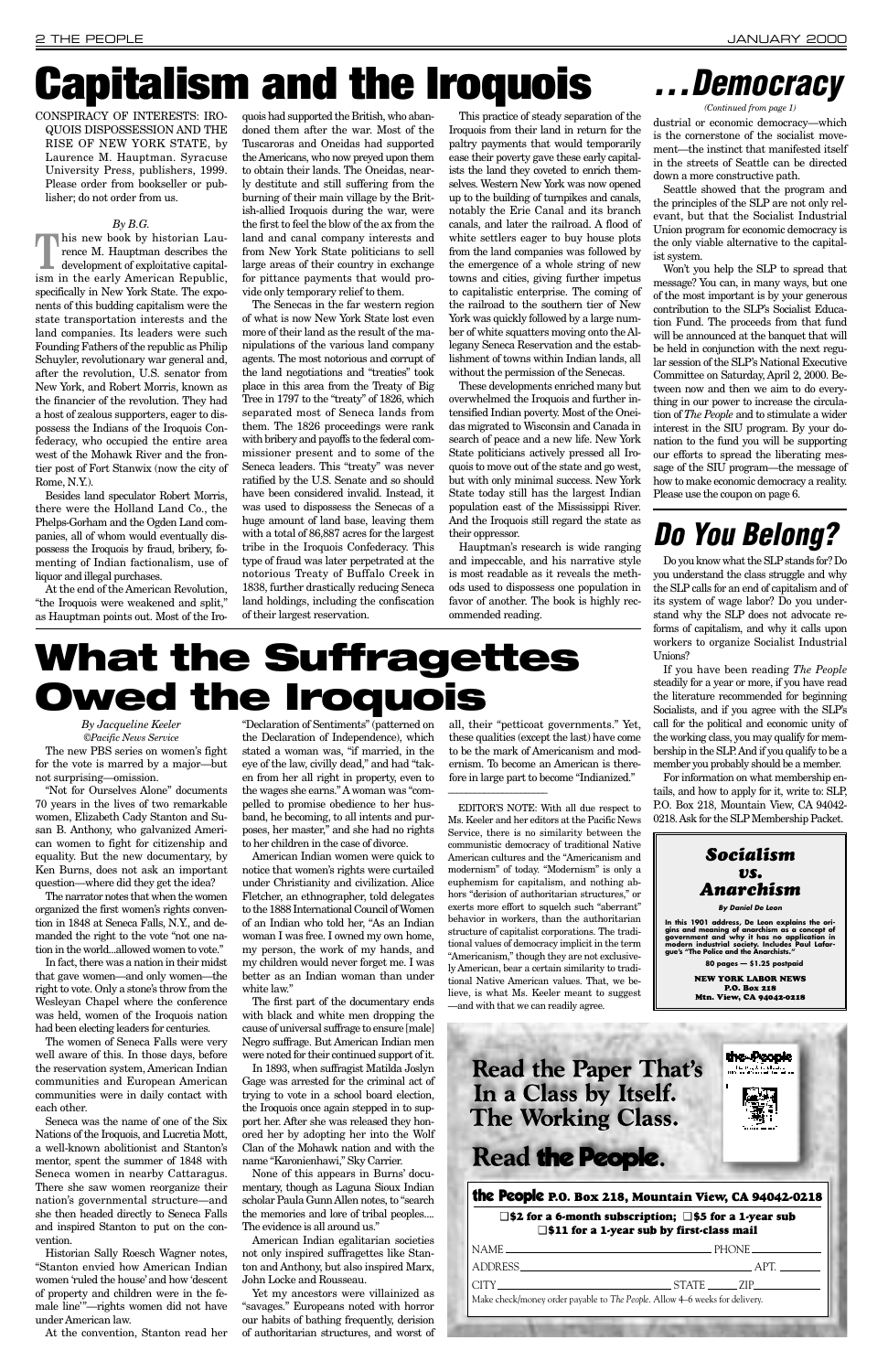litical and economic problems of world capitalism"; "international controversies" that lead to wars; "labor reactionists" having the feet kicked out from under the "national ground" on which their "labor-misleading industry" has stood; the "workers of the world" shown to be what they really are, "victims of international capitalism" all these phrases are as fresh as this morning's headlines, though the origins of the developments these ideas convey are older by far than De Leon's 1904 editorial and even Marx's 150-year-old *Manifesto*.

Capitalism—world capitalism—creates so many problems it is hard to know which one to focus on. Occasionally, however, something comes along that seems to put everything else into perspective.

That something else may not have a direct effect on the working class, though the treatment it receives in the mass media, or at the hands of the politicians, the unions, and all the institutions of capitalism, often converge to make it appear otherwise.

This is particularly true whenever the capitalist class has a big stake in the outcome of some piece of legislation, or some dispute with another country.

When that happens, all the institutions of capitalism converge to claim that workers also have an enormous stake in how the issue is resolved.

While most issues affecting the capitalist class do not affect the vital interests of the working class, they invariably serve the purpose of confusing the working class and, more important, of distorting or concealing entirely what workers' interests really are. The present debate over the World Trade Organization and, together with that, the U.S.-led effort to draw China into it, provide a case in point.

The debate over the WTO has touched on virtually all the evils of capitalism. Nearly every dreadful effect of the capitalist system has been dragged into it in one way or another, including, among others, U.S. capitalism's place in the world market, the role of the political state, the power and influence of the ruling class, the limits on that power, the unions, poverty, wages, jobs, unemployment, immigration, crime, workers'rights, human rights, child labor and environmental pollution.

Several days from now, representatives from more than 130 countries will be gathered in Seattle for what is being called the

Third Ministerial Conference of the World Trade Organization.

They won't be alone.

Dozens of organizations, the AFL-CIO "labor reactionists" among them, are expected to send thousands of people to Seattle to stage a demonstration objecting to the way the WTO conducts its affairs. President Clinton referred to all of them in unmistakably condescending tones during a speech he gave at a Harley-Davidson motorcycle plant in Pennsylvania on Nov. 10.

"Every group in the world with an ax to grind is going to Seattle to demonstrate," he said, and he added that he hoped they would.

Clinton said something similar at a press conference on Oct. 14. He said he

was "sympathetic with all these negative feelings. But one of the things that spawns these negative feelings is, these folks feel like they've been shut out. They think the WTO is some rich guys' club where people get in and talk funny language, and use words nobody understands, and make a bunch of rules that help the people that already have and stick it to the people that have not. That's what they think."

Clinton's sarcasm aside, he was right about what many people think of the WTO.

What is the WTO? What and whose purposes does it serve?

According to itself, the WTO "is the only international organization dealing with the global rules of trade between nations." The WTO also says that, "Its main function is to ensure that trade flows as smoothly, predictably and freely as possible."

Something calling itself the Working Group on the World Trade Organization and Multilateral Agreement on Investment puts it somewhat differently. They describe the WTO as "a powerful new global commerce agency, which transformed the General Agreement on Tariffs and Trade (GATT) into an enforceable global commercial code." Elaborating, this group goes on to say that, "The WTO is one of the main mechanisms of corporate globalization. While its proponents say it is based on 'free trade,'in fact, the WTO's 700-plus pages of rules set out a comprehensive system of corporatemanaged trade." To round out its definition, the same group added that, "Under the WTO's system of corporate-managed trade, economic efficiency, reflected in short-term profits, dominates other values. Decisions affecting the economy are to be confined to the private sector, while social and environmental costs are borne by the public."

The AFL-CIO agrees with much of this. Speaking before the National Press Club in Washington, D.C., day before

yesterday, AFL-CIO President John Sweeney had this to say:

> and stop the global race to the bottom. Is it really?

"The World Trade Organization, founded five years ago, is the capstone of the corporate-dominated world marketplace —it oversees and enforces the rules of the global economy, arbitrates trade conflicts, and claims the authority to challenge state and national laws that conflict with its rules—rules that protect corporate interests, but not people."

Sweeney denies that the AFL-CIO's concerns have anything to do with differences over so-called free trade versus protective tariffs, despite the AFL-CIO's stand on NAFTA and similar capitalist trade agreements. "This is nonsense," he told his Press Club audience. "The debate isn't about free trade or protection, engage-

ment [with China] or isolation. We all know we are part of a global economy."

"The real debate isn't about free trade or protection," he added, "but over what are the rules for that economy and who makes them—not whether to engage China, but what are the terms of that engagement, and whose values are to be represented."

Pursuing this line of thought, Sweeney went on to say:

"Global corporations have defined the global market and dominate it. They enlisted governments to slash regulations, free up capital, open up markets, [and] guarantee investment. They made the rules and cut the deals."

Well, of course they did. What did Sweeney expect?

International trade agreement are precisely that—agreements on tariffs and trade. They are not an agreement on jobs or wages, on unions or on workers' rights. They are not conceived and are not designed to protect the American working class, or the workers of any other country. They are conceived and designed to protect the interests of the capitalist owners of huge corporations. Yet, from all the back-and-forth on the World Trade Organization set up to enforce and improve on rules and regulations promoting global capitalism one would think the whole debate centered on what is best for workers. Indeed, while Sweeney was speaking to the National Press Club on November 19 more than half of the Democrats in the House of Representatives were sending a letter to President Clinton in which they made arguments similar to those of the head of the AFL-CIO. In that letter they said: "Through the WTO, rights of business have been greatly expanded in the form of tariff reductions, trade liberalization, curtailment of government purchasing prerogatives and intellectual property protections.

"But not a single worker protection, child labor prohibition, minimum wage standard or right to organize unions and bargain collectively has been achieved or even protected through the WTO."

Sweeney and the congressional Democrats who signed the letter to Clinton are right when they say that some developing countries, China among them, are undemocratic, persecute and imprison trade union leaders, and prevent workers from organizing themselves for the trade union goals of better wages, better conditions and harmonious relations with their economic masters. What of it?

Even in America—democratic America, where unions may be broken with virtual impunity, where workers are frequently fired for trying to organize themselves, where the police are frequently called out to harass picket lines and protect capitalist interests, and where the state will occasionally step in to destroy a union, as was done with the air traffic controllers union by the Reagan administration even in democratic America workers have no more say over international trade agreements than they have over anything else that does not belong to them.

Workers do not own the state or the industries, and they have no meaningful say over either of them. That is as true in the United States as it is in China, or anywhere else in the world. The weight of working-class numbers counts for nothing, unless it is as a gauge of their mood and an indicator of when it is time to go a little easier on them.

As noted a moment ago, and in an editorial on this very subject in the current issue of *The People*, many groups have issued calls for workers to come to Seattle to join the protest, most of them under the guise of protecting jobs, protecting the environment or "socially responsible investing." The Web site of the Seattle WTO-Mobilization Against Corporate Globalization says, "We are a group of international, national and Seattle groups who have come together to oppose the destruction of people and environment that untrammeled free trade promises." It encouraged workers "to come to Seattle to be counted in our call for the involvement of civil society in the assessment of the impact of the WTO on people, governments and the environment."

Through its Web site, the AFL-CIO spoke of working families coming together "at Seattle's Memorial Stadium to make their voices heard for new rules to make the global economy work for working families." "This," said the AFL-CIO, "is the best opportunity working families have had in decades to change the rules for international trade and investment

Even if the WTO meeting—or the demonstrations outside—*were* the "best opportunity...to change the rules for international trade and investment," such changes couldn't do much for workers. This is not to deny that some basic U.S. industries are shipping production and jobs overseas and cloaking themselves in the dress of their supposed "foreign" competitors. Nor is it to deny that international capital, "untrammeled" by any sort of regulation, is likely to more rapidly reduce our remaining forests to barren landscapes and speed up other environmental degradation. Domestic capital has done a pretty good job of both all by itself. Lest we forget, American capitalism was built behind a wall of 19th-century protective tariffs, and that was the century in which it stripped most of our forests and much of our other natural resources away.

Likewise with massive dislocations for

# **Socialism's Answer to Global Capitalism**



*The People* (ISSN-0199-350X), continuing the *Weekly People*, is published monthly by the Socialist Labor Party of America, 156 E. Dana St., Mountain View, CA 94041-1508.

Periodicals postage paid at Mtn. View, CA 94042. Postmaster: Send all address changes to *The People*, P.O. Box 218, Mountain View, CA 94042-0218. Communications: Business and editorial matters should be addressed to *The People*, P.O. Box 218, Mountain View, CA 94042-0218. Phone: (650) 938-8359. Fax: (650) 938-8392.

Production Staff: Donna Bills, Ken Boettcher, Genevieve Gunderson, Nathan Karp. Robert Bills, acting editor.

Access *The People* online by using our gopher on the Internet at gopher.slp.org:7019 or set your browser to http://www.slp.org. Send email to: thepeople@igc.apc.org.

Rates: (domestic and foreign): Single copy, 50 cents. Subscriptions: \$5 for one year; \$8 for two years; \$10 for three years. By firstclass mail, add \$6 per year. Bundle orders: 5-100 copies, \$8 per 100; 101-500 copies, \$7 per 100; 501-1,000 copies, \$6 per 100; 1,001 or more copies, \$5 per 100. Foreign subscriptions: Payment by international money order in U.S. dollars.

*(Continued from page 1)*

*(Continued on page 8)*

Virginia Hunter/Impact Visuals



*A scene from the anti-WTO protests in Seattle*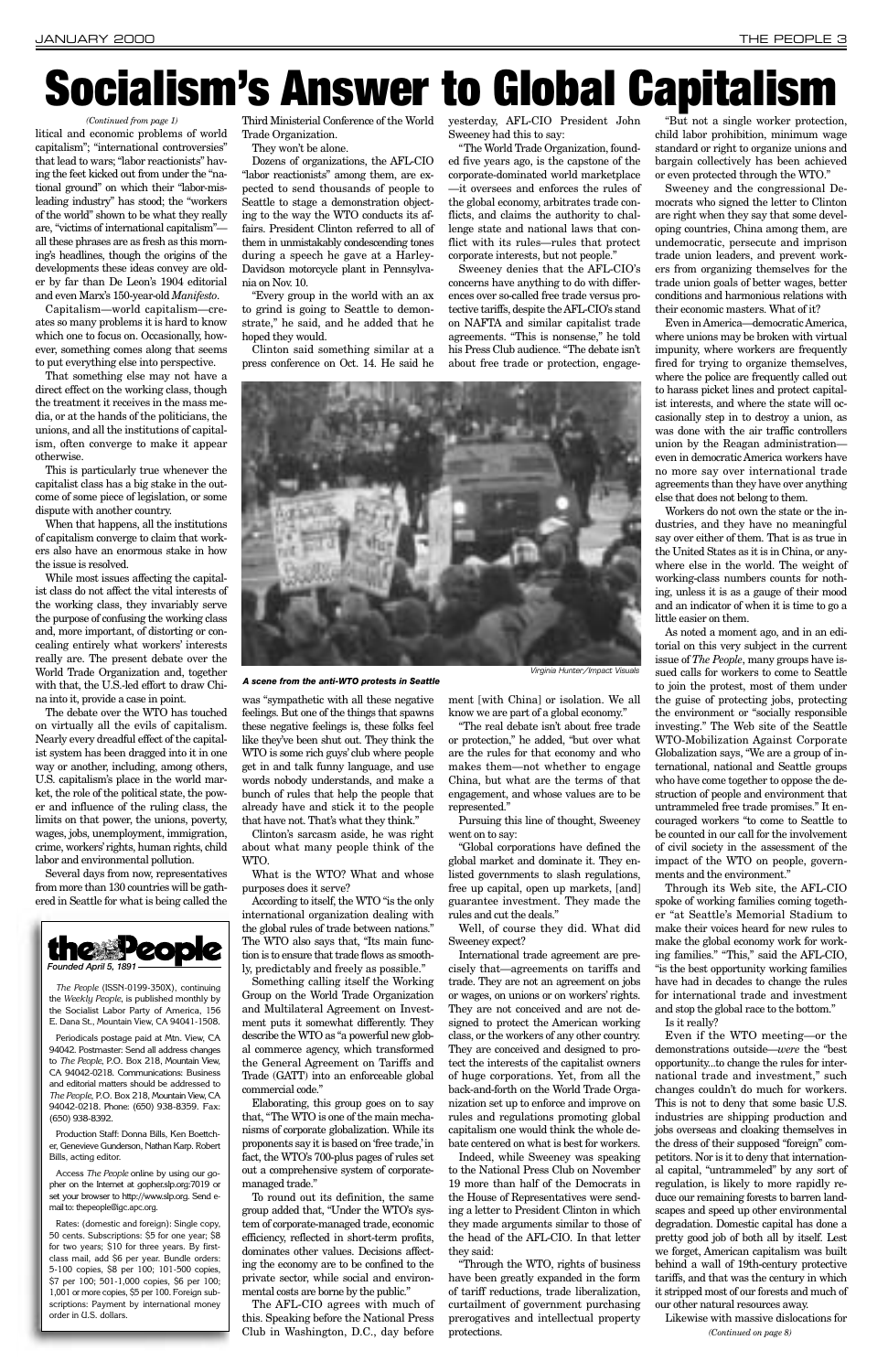*Of all the human props of the political state, the police prop is the most menial. The soldier may commit iniquities; but when he does...he does so under immediate orders from superiors whom he is bound to obey. The soldier is a blindly obeying tool—a menial he is not. The menial's character is to adapt himself, his views, hence his conduct also, to the hand that feeds him. The menial reflects, he loves to reflect, his master's opinions. Such are the characteristics of the police, as a whole. It was this feature of the police that exhibited itself...in Washington.*

*—Daniel De Leon (1913)*

The Washington mentioned by De Leon in his 1913 editorial was Washington, D.C., where police stood by laughing and egging on bands of anti-Suffragist thugs who waded into the annual Suffrage Day parade to beat down women and break up the demonstration.

Differently from the D.C. police of 86 years ago, the police of Seattle did the wading in, beating down and breaking up themselves during last month's anti-WTO demonstrations; but just like the D.C. police of 86 years ago, they did not act for the sake of a principle, a sentiment, or even an idea of their own.

The capitalist class is a cowardly class. It lives by what it steals from the working class. Unlike the bold princes and kings of medieval times, it does not take up the sword and place itself at the head of an army of soldiers and knights to enforce its thieving in its own name or by its own hand, or to restore order when those it steals from utter some objection.

To enforce "order" as it sees it, the ruling class hires mercenaries, which it draws from the working class and bedecks with brass buttons, boots, nightsticks, guns and other symbols of authority to do its dirty work. These are the police, one of the armed branches of the political state. But when these menials of ruling class botch the job, as they clearly did in Seattle, do their cowardly masters step forward to take responsibility? Not on your life. That would take courage, which they lack, and give the working class too much of an insight into the true function of the police. When menials botch the job heads start to roll, and the ruling class takes refuge behind commissions and inquiries to fix the blame by diverting attention from itself and its thoroughly rotten system. So it has always

been, and so it is in Seattle.

Indeed, Seattle's police chief has already resigned in the wake of criticism of his department's response to the four days of protest against the WTO from Nov. 29 through Dec. 2. Characteristically, the Seattle City Council has already called for a commission to review police handling of the demonstrations. But neither the police chief's resignation nor the council's commission can hide what really happened in Seattle: a bloody, baton-wielding, jack-booted police force rioting against unarmed, mostly peaceful protesters.

The particulars are well known. Videotape shot during the protests and broadcast on television attest to the truth. As an article in the *Seattle Post-Intelligencer* described one videotaped incident, "A SWAT officer on riot duty...during the World Trade Organization protests kicks an unarmed man in the groin. Then he fires a beanbag round from his rifle at close range while the man retreats, hands high above his head."

Most accounts have the police first violating the peace. In fact, despite what one account says was "upwards of 70,000 people" who were involved in the protests, only a handful were reportedly involved in window-smashing and graffiti-spraying. Even this vandalism reportedly began only after police began using pepper spray and rubber (plastic) bullets against peaceful protesters. Once the vandalism began, it was used by police as a rationale to break the heads of all protesters, peaceful and violent alike.

Even King County Sheriff David Reichert and unnamed Seattle police officers blamed the city's police chief and mayor for much of the vandalism and scattered violence that occurred on Nov. 30. Many criticized the indiscriminate firing of tear gas and rubber bullets, and charged that "innocent workers, shoppers and residents were swept up in the arrest of more than 500 people Nov. 30 and Dec. 1," as an Associated Press account put it.

What all the above plainly shows is that, despite its democratic pretenses, the capitalist state remains willing, apparently even eager, to employ police-state methods at the slightest provocation. The city quickly declared an unconstitutional "no protest" zone and a "state of emergency." Ruthless police violence was given the goahead. Downtown Seattle was transformed —into a de facto police state repressed by martial law.



The WTO protesters have made their experience. They now know what many others know who have protested the effects, conditions or policies of the ruling elite and the class-divided system of capitalism that produces them. However, such jettisoning of this country's democratic traditions should surprise no one. Capitalism is fundamentally an economic dictatorship under which political democracy has at best a tenuous existence. As deteriorating social conditions generate increased potential for working-class unrest, the existence of political democracy becomes ever more tenuous.

The groundwork for a more permanent slide into martial law and political—as well as economic—dictatorship is continually being laid. For decades, Congress, state legislatures and the courts have steadily put more power and discretion in the hands of the nation's police forces, and armed them to the teeth with technologically advanced, military-style weaponry. There can be no mistaking the danger implicit in this many-sided attack on democratic rights and civil liberties. Any movement aspiring to bring about substantive social change in this country must be prepared to deal with a state quite willing and capable of turning its arsenal—ostensibly produced to fend off foreign enemies—against its own citizens. That means a movement of committed revolutionaries who understand the need for education first, then political and industrial organization to enforce the will of the majority in face of the antisocial tendencies of the capitalist system and its political state. It means building a movement on the foundation provided by the Socialist Industrial Union program of the Socialist Labor Party. That, and that alone, will free our country from the threat of future police riots and the abnegation of the rights and liberties won by the revolution of 223 years ago. *—K.B.*

### **Ends of the World** (*Daily People*, Sept. 27, 1909)

Three hundred Triune Immersionists, defeated in their hopes of the end of the world, are now sadly plodding back from West Duxbury, Mass., to the homes they left shortly ago, some as far away as Virginia, to pick up again the thread of the earthly life they thought they had laid down forever. Not only that. Many of them are going back to face scenes of desolation and destitution. Believing the usefulness of worldly goods outlived, they gave up their jobs, abandoned their businesses, sold their property and donated all they had to the church.

This is not the first time a similar drama has been enacted, nor the largest stage it has occupied. The founder of Christianity, after describing the destruction of the world, his own second coming and the judgment, declared: "This day and generation shall not pass away till all these things be fulfilled." And his followers took him at his word. Thus are accounted for the rapid gains the faith made among the poor of earth, their unshakable adherence to the new doctrine, and their sublime indifference to persecution. What mattered a brief season of pain? It was not to a lifelong struggle against evil he was calling them, but a temporary preparation before the end of all and the relief from oppression.

But the day and generation passed away, and all these things were not fulfilled. To account for the fact, recourse was had to "allegorical" interpretation. The day and generation were interpreted as meaning centuries, periods of 500 years, or even longer. The texts were eagerly scanned for more data. Finally the beginning of the year 1000 was set for the event.

The consequences of such a belief are easily imaginable. As the year 1000 approached industry was neglected; the arts and sciences drooped, the fields were allowed to lie untilled. No one would build for a future that wasn't going to be. The stream of human endeavor lay choked by the obstacle of an expected doom. The world was stagnant. The church alone was active, gathering in the estates and goods of those who could be induced to give them over as a peace offering to the hereafter.

The last hours of the year 999 drew on. Multitudes thronged the streets and fields awaiting the cataclysm that was to wipe them out, and give the serf and laborer rest. Midnight arrived. The clocks sounded the hour—and nothing happened. The world wagged on as before.

Then broke in their full virulence the effects of the years of inaction. The earth, untilled, bore no crops. Frightful famines devastated the land. Thousands upon thousands died of starvation—for 30 years want and pestilence stalked the continent of Europe. The populations were decimated. Babes died at their mothers' dry breasts. Reduced to the last extremity, survivors ate the bodies of those who succumbed.

The 1909 reenactment at West Duxbury of the catastrophe of the year 1000 is but a puny echo of the earlier event; so far has the spread of scientific knowledge carried us. But in one way or another similar tragedies will continue until the workers cease to look to the skies for relief, and put their shoulders to the task of building, here on earth, the social system that will render misery and exploitation impossible.

## what is socialism?

## **The Seattle Police Riot**

### *A De Leon Editorial* **'Doomsday'– Again**

Newsweek *says that 18 percent of Americans believe they will live to see the "Second Coming"—if not on Jan. 1, 2000, then not many years into the 21st century—and that 239 Web sites are devoted to "millennial scenarios" of various sorts. That shows how far science has advanced over superstition since Jan. 1, 1000, when virtually all of Europe expected the world to end.* 

Socialism is the collective ownership by all the people of the factories, mills, mines, railroads, land and all other instruments of production. Socialism means production to satisfy human needs, not, as under capitalism, for sale and profit. Socialism means direct control and management of the industries and social services by the workers through a democratic government based on their nationwide economic organization.

Under socialism, all authority will originate from the workers, integrally united in Socialist Industrial Unions. In each workplace, the rank and file will elect whatever committees or representatives are needed to facilitate production. Within each shop or office division of a plant, the rank and file will participate directly in formulating and implementing all plans necessary for efficient operations. Besides electing all necessary shop officers, the workers will also elect representatives to a local and national council of their industry or service—and to a central congress representing all the industries and services. This all-industrial congress will plan and coordinate production in all areas of the economy. All persons elected to any post in the socialist government, from the lowest to the highest level, will be directly accountable to the rank and file. They will be subject to removal at any time that a majority of those who elected them decide it is necessary. Such a system would make possible the fullest democracy and freedom. It would be a society based on the most primary freedom—economic freedom.

For individuals, socialism means an end to economic insecurity and exploitation. It means workers cease to be commodities bought and sold on the labor market and forced to work as appendages to tools owned by someone else. It means a chance to develop all individual capacities and potentials within a free community of free individuals.

Socialism does not mean government or state ownership. It does not mean a state bureaucracy as in the former Soviet Union or China, with the working class oppressed by a new bureaucratic class. It does not mean a closed party-run system without democratic rights. It does not mean "nationalization," or "labor-management boards," or state capitalism of any kind. It means a complete end to all capitalist social relations.

To win the struggle for socialist freedom requires enormous efforts of organizational and educational work. It requires building a political party of socialism to contest the power of the capitalist class on the political field and to educate the majority of workers about the need for socialism. It requires building Socialist Industrial Union organizations to unite all workers in a classconscious industrial force and to prepare them to take, hold and operate the tools of production.

You are needed in the ranks of Socialists fighting for a better world. Find out more about the program and work of the Socialist Labor Party and join us to help make the promise of socialism a reality.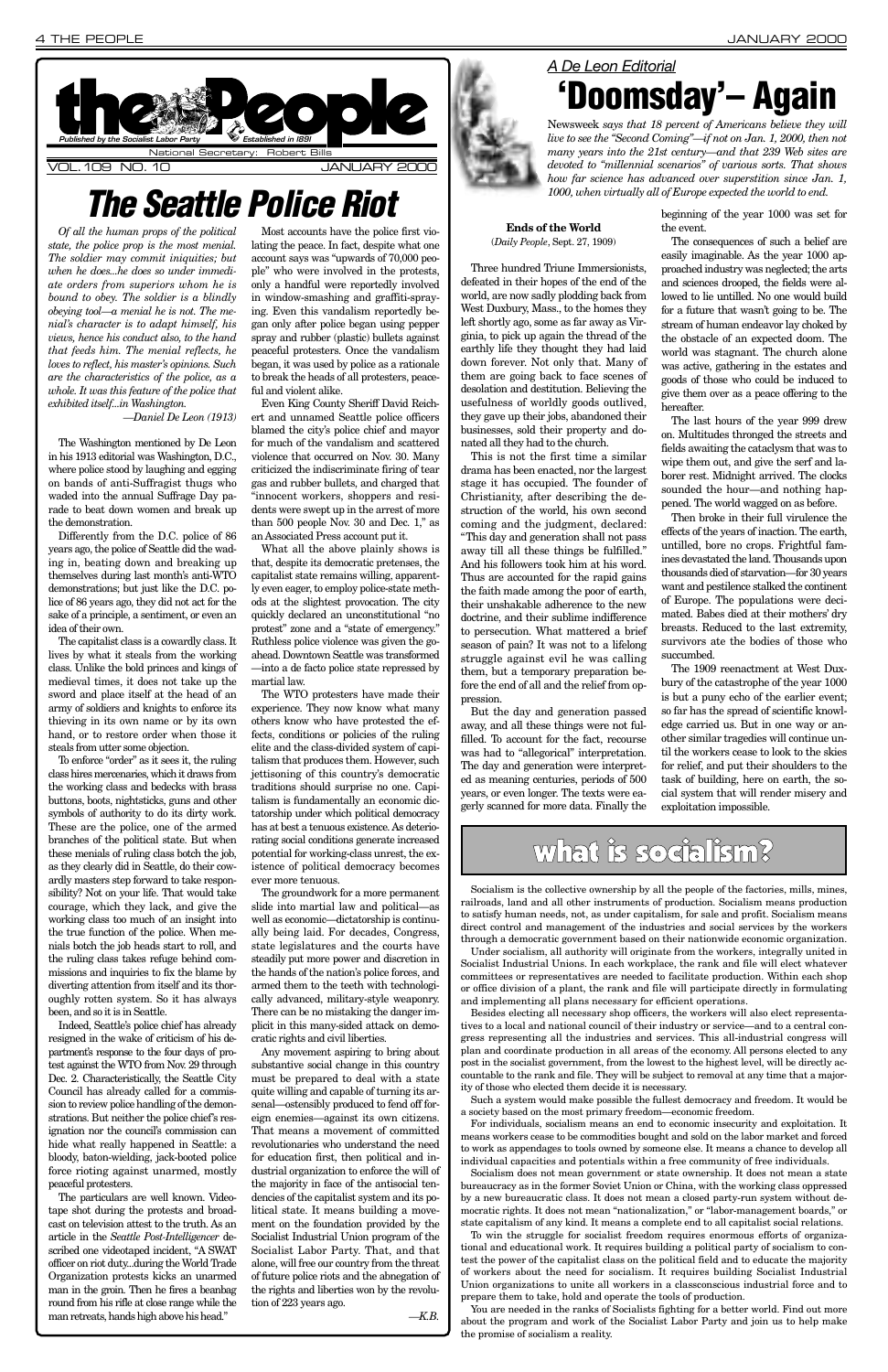### *By Nathan Karp*

**Thirty-three years ago when a proposal to raise the federal minimum<br>wage was being debated, George** posal to raise the federal minimum wage was being debated, George Meany, president of the AFL-CIO, told the National Industrial Conference Board that raising the "legal" minimum was "the most important single step that can be taken to wipe out poverty." Meany completely ignored that during the 27 years preceding his statement the "legal" minimum wage, despite periodic nominal increases, did not wipe out the blight of poverty in the United States. Now we can add that the same has proven true during the 33 years since Meany's contention, even though the minimum wage has been increased several more times, from \$3.10 in 1980, when Meany died, to its present level.

The current federal minimum wage of \$5.15 has been in effect since September 1997. Raising that minimum is currently being considered again—this time on two fronts. Recently the Senate passed a Republican-backed proposal to raise the minimum wage \$1.00—not right now, but by "early 2002." It would be done in three stages—35 cents on March 1, 2000; 35 cents on March 1, 2001; 30 cents on March 1, 2002.

However, even these piddling increases did not become law, in part because the Senate had acted too late for the House to consider the Senate proposal before adjournment. Moreover, the Senate's minimum wage provisions were tied to a bill that aims to tighten the bankruptcy laws and make it more difficult for individuals to renounce all their debts when filing for bankruptcy. All in all, the possibility of a raise of the minimum wage appears dead for now and it remains to be seen if or when it will come up for consideration in the next Congress.

In the meantime, there are a small number of states that have enacted laws that mandate a somewhat higher minimum wage than the federal statute. However, in recent years there has been a growing tendency by city and county governments to pass local laws or ordinances establishing what are designated as a "living wage" for certain workers within their jurisdictions. According to *The New York Times* of Nov. 19, "Forty cities and counties in 17 states...have enacted such wage laws since the movement began five years ago." Additional cities—more than 50—are said to be joining the movement at a rate of one a month.

Among the localities that have enacted "living wage" laws are: Baltimore (\$7.70); Milwaukee (\$6.56); Tucson (\$9.00); Jersey City (\$7.50); Los Angeles (\$8.76); New Haven, Conn. (\$8.03); Boston (\$8.23); Duluth, Minn. (\$7.25); Durham, N.C. (\$7.55); Chicago (\$7.60); Oakland (\$8.00) and San Jose (\$9.50). Last May, Tom Ammiano, president of the San Francisco Board of Supervisors, introduced a "living wage" proposal calling for a minimum of \$11.00 an hour. If enacted, it would be the highest minimum "living wage" enacted to date.

Despite technical differences, the "living wage" laws generally are applied to businesses that have lucrative business deals with the local governments. It is also generally true that these wage ordinances apply to relatively small numbers of workers. As these ordinances proliferate, opposition and complaints from firms affected by them are increasing. This although the increased costs to the companies run a mere "1 to 1.5 percent of their total expenses,"

according to Robert Pollin, an economist at the University of Massachusetts who led a study of the ordinances and their impact. Little wonder that "the vast majority of affected companies, though often ducking full compliance, have generally lived with the law rather than give up profitable contracts, subsidies and leases on choice cityowned properties...."

It is estimated that 28.5 million workers in the United States earn less than \$8 an hour. That is more than one-fourth of all American workers. However, according to an analysis by Pollin and two others who conducted studies of the "living wage" movement, "no more than 44,000...are covered so far by wage ordinances, the largest group being the 9,000 or so in Los Angeles." The New York City wage ordinance covers only "about 1,400" workers. These meager results convincingly demonstrate that such makeshift reforms cannot successfully deal with the widespread poverty created by capitalist society as a matter of course. This is no exception. Time and again, reform measures intended to enable workers to cope with the long-standing problems and miseries that capitalism engenders have proved totally inadequate to the task.

Widespread poverty is an inevitable product of the capitalist system. It won't disappear as a result of unrealistic or utopian promises by procapitalist labor leaders or liberal capitalist reformers. Nor can it be legislated out of existence by capitalist politicians. It can be wiped out only by a classconscious working class organized politically and industrially to change the economic basis of society. That change must be from the present class-ruled capitalist society, with its private ownership of the means of life, to a socialist industrial commonwealth, wherein the economy will be socially owned, and democratically and collectively operated in the interest of all society.

The title of Arnold Petersen's *Democracy—Past, Present and Future* clearly implies a concept of development. It is not one that postulates a beginning, maturity and decline or death, but that views the democratic process in terms of evolution as humanity evolved as a social being, and as its means of livelihood and wealth production evolved from the primitive to the highly complex. This concept recognizes periods of retrogression and of defeats, but it nevertheless sees the process as one of growth, sometimes of a distorted growth that provides its own lessons that will assist the human-guided evolution of democracy to full maturity and perfection through socialism. Petersen pays much more than a formal tribute to democracy in this work. He relates a history of the beginning of democracy in humanity's earliest origins as a social being in primitive communist society. He records what may be called the rediscovery of democracy in political and private-property society. And he outlines the social and material forces that have brought humankind to the threshold of the new socialist era in which *industrial* democracy will universalize the rule of the people. He shows that this will be done on a material basis that will ensure democracy's perpetuation and make of it an everyday practice of the useful producers of the socialist society. The people of primitive society could not have survived without the democracy of the gens (commonly called "clan"), or without their primitive communism, with its obligation of all to contribute to the common store of the requirements of life. The history of human development from

the nonpolitical, communistic society of primitive life to the beginnings of private property and class-ruled society tells us that democracy—political democracy was necessary at the latter stage of development, too.

The author's story of Solon, Cleisthenes and the ruling-class democracy of ancient Greece, like the story of the Roman republic's development, presents us with a story of historic necessity. Athens could have political democracy for its citizens and complete subjection for the citizens' slaves. Historic developments show that political democracy could, and does, exist alongside of economic despotism, and that the more the latter developed the more political democracy retrogressed. We know that in our own country the tradition and practices of political democracy continue while the mass of the people are as subject to economic despotism as the slaves of Athens were. And, of course, as in Germany, Italy, Brazil, modern Greece and other lands in the course of the 20th century, the reality of economic despotism proved to be the cause of the abandonment of political democracy for political despotism. Petersen's work relates part of this history—and shows the danger of its repetition in this country with even greater implications for all of humankind and the future of the world. In his chapter on "The Economic Basis of Industrial Democracy," the author brings the reader very near to the present period, in which the private-property and classrule necessities of the past have become socially obsolete and socially destructive. History does indeed show that these things were necessities to social development.

Despite the parasitism implicit in the few having more than the many, and in ruling the many as the means of holding onto and increasing their wealth and relative security, the inequality did provide the leisure for some (including surrogates for the possessors of wealth) to develop art, literature, history, mathematics, mechanics, astronomy and so on, leading to the accumulation of knowledge and to a further development that, in turn, led to the real golden age of science in this capitalist era.

Capitalism, as Marx and Engels said, produced wonders that surpassed the wonders of the ancient world. But its wonders of manufacture and commerce produced the monstrosities of capitalist war, of almost universal exploitation and of insecurity. It proved to be far more wasteful of humanity than Rome was of the people its ruling class robbed, enslaved and killed. Capitalism's development led by its industrial revolution to the social need for a new economic and democratic order. It also led to this by its retrogressions from the idealism of political revolutions against monarchical and feudal restrictions on the new capitalist economy that was developing in the feudal economy. The evolution through thousands of years to this need for socialism is told in this work, capped by the author's explanation of how democracy can be revitalized through genuine socialism. The knowledge and logic called upon to tell this story of humankind and its society, and to tell it with realistic hope rather than with despair, are products of Marxism-De Leonism. Studied, this work can help to raise the reader's sights to the certainties of the cooperative

### and democratic society of socialism. The certainties include the raising of humanity's stature, the solution to its problems of taking care of its needs, and the institution of the means—through Socialist Industrial Unionism—of governing itself so that never again will people rule and exploit other people.

The reader will note in studying this work that its discussions of the particular problems at the time of its original publication on the eve of World War II are as timely now as they were then.

The reader will, therefore, learn about the meaning of current events, as well as about the past, the present and the future course of democracy, and of society. By learning these lessons well, the reader can become a more potent link in the evolutionary, and revolutionary, chain of action that will lead to a better social world.

## *LABOR NEWS NOTES* **Democracy—Its Past, Present and Future**



### "We can afford groceries if we take up hibernation in the winter months."

# **The 'Living Wage' Illusion**

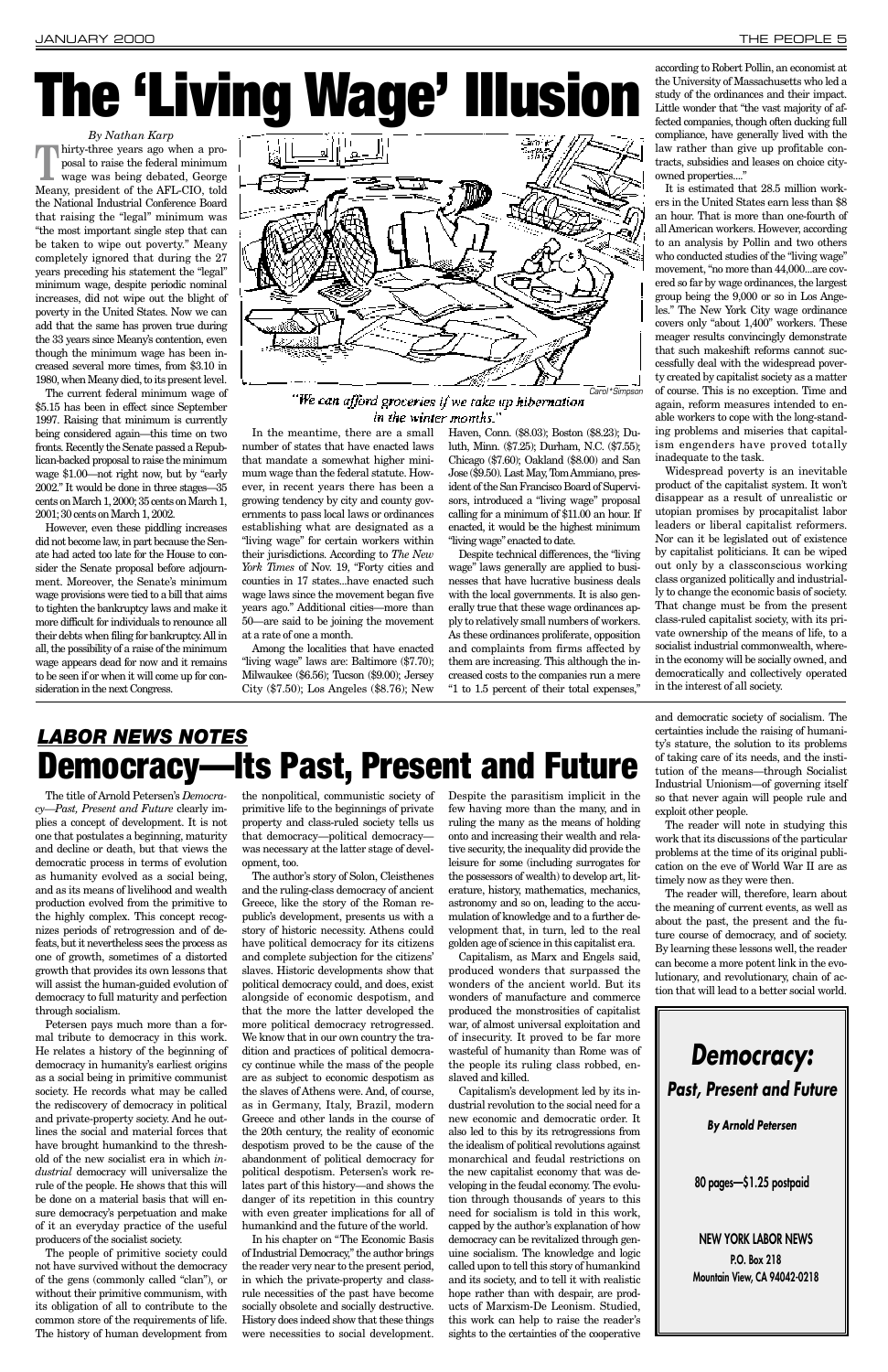•To promote classconsciousness among workers while advocating a complete revolutionary change from capitalism to socialism;

•To urge into being a revolutionary economic organization embracing all workers;

•To challenge the power of the ruling class, to capture the state machinery and to turn the reins of social administration over to a socialist industrial government.

The immediate role of the Socialist Industrial Union form of classwide economic organization would be to mobilize workers to fight the class struggle on a daily basis. SIUs would organize both the employed and the unemployed to fight against all manifestations of exploitation. The class solidarity it would engender, the general revolutionary outlook it would embody, would make them infinitely more responsive to workers' needs and more effective in pursuing

them than the existing unions with their procapitalist leadership and bourgeois ideology.

proval or disgust with continuing "under the WTO's system"—but really capitalism's system—"of corporate-managed trade, economic efficiency, reflected in short-term profits, dominat[ing all] other values." Capitalism is rapacious and hostile to all those "other values" by its nature. Something more decisive must be done, and the Socialist Labor Party believes that its program offers the strategy and tactics through which all those "other values" can be realized. That program—Socialist Industrial Unionism—has revolutionary objectives and calls upon workers to form their own classwide political and economic organizations: Apolitical party— *(Continued from page 8)*

But the SIU's ultimate purpose would be to unite workers at all levels within an industry into a single integrated body capable of wielding the workers' collective economic might in behalf of their class interests. All the unions in the various industries would, in turn, be united at the local, regional and national levels around a common set of working-class objectives.

Workers from all industries and services would be united into a single movement. The class solidarity that such organization would embody would make it an invincible force.

These socialist union organizations would also provide a framework on which to structure socialist society. Comprising a united network of producers fully competent and equipped to manage production cooperatively and democratically, the SIUs would be fully capable of seizing control of the entire productive process and of expropriating the capitalist class.

The chaos and increasing oppression that exists in capitalist America today make it clear that socialist revolution is past due. The working class is paying a heavy toll in human misery and suffering, which will become more intense unless our class organizes its political and economic strength and uses it to establish the socialist alternative. As a Marxist organization, the SLP provides positive revolutionary direction to workers by promoting the growth of classconsciousness. However, just as classconsciousness will not grow of its own accord, neither will the SLP. That responsibility ultimately rests with those the SLP has reached. Just as it is the responsibility of a revolutionary movement to promote classconsciousness, it is the responsibility of all those who grasp the SLP's message to step forward, to join the party's ranks and to enhance its ability to reach the working class. Thank you.



# **The Disturbing Undertone Of 'Realistic' TV Shows**

#### *By Don Patrick\**

The popularity ratings of today's TV courtroom, police and "law enforcement" shows carry a disturbing undertone.

Their consistent message is that ordinary people are entrapped in a giant gill net of inescapable rules of behavior. No one explains that the rules (i.e., laws) are set by the ruling capitalist class.

Examples are "Judge Judy" and "The People's Court." Self-righteous, black-robed authority figures oversimplify each case. They loosely, freely insult their working-class litigants.

Police "chase" videos focus on

workers in desperation, never once explaining what drove the "criminal" to antisocial acts. (Often it is unemployment.)

They never once portray corporate or white-collar crime. When was the last time you saw the police pursue a crooked stockbroker or industrial polluter?

Prime time TV shows like "Law and Order" and "NYPD Blue" preach neofascist ways to manipulate us: Police and prosecutors routinely ignore constitutional protections with illegal arrests, searches and seizures.

"Walker, Texas Ranger" has the very same plot-premise every week: violence solves everything.

Under a dishonest dramatic cover of "humanizing" police, prosecutors and judges, all of these TV series are skillfully scripted to hypnotize us into false values. They want us to fear each other.

Commercial television is a fact of American pop culture. It's not truth. So long as you realize this, you and your children will be free to think your way out of this deadly TV swampland into the future free vistas of socialist democracy.

> **Socialist Labor Party • P.O. Box 218 • Mountain View, CA 94042-0218** Please send a free copy of Steps You Can Take to: YOUR NAME

\*Don Patrick is a Seattle playwright.

### **A Bit of a Stretch**

At the recent AFL-CIO convention in Los Angeles, John Sweeney was heard to say that, "Our unions help make sure our economy works just as well for families living in barrios or for families living in gated communities." Yuck! In addition to this classic "Sweeney-ism," he made the claim that unionized workers, overall, earn 32 percent more than nonunionized workers. I was wondering if you had any information that could clarify this. His statement seems like a bit of a stretch to me. Thanks very much.

> Steve Peterson Los Angeles, Calif.

*ANSWER—The question our cor-*

*respondent raises is an important one. While we cannot offer a specific refutation of Sweeney's boast that union members receive nearly onethird more in wages and other compensation than nonunion workers, it is probably true that unionized workers believe that the present unions get them the best wages possible. Nevertheless, the facts are that with their "contracts" (tying the workers' hands for years at a time), and their conservative capitalist outlook ("after all, the boss must be allowed a fair profit"), the unions are helping to hold wages down at a time when the demand for labor is rising. Indeed, the failure of wages to rise when the so-called labor shortage is supposed to be of such grave concern to the ruling class lends sup-* *port to the SLP's position that today's unions help to hold wages down.*

*Illusions have a powerful influence on the human mind. For more than a century after Copernicus established that the Earth turned on its axis every 24 hours, and that the planets traveled in their respective orbits around the sun, even supposedly educated persons believed that it was the sun that moved about the Earth. That certainly is the way it appears to the eye.*

*Similarly with the illusion that because the union negotiates a new agreement periodically, and the labor leader talks tough (for the benefit of the duespayers—under the table they play footsies with the employer), it is the union that is getting workers the raise. The real facts are that when*

*the demand for labor goes up, at*

*least under what might be called ordinary circumstances, the market price of labor will also go up. The union agreement stipulating a wage increase under those conditions is simply a joint union-employer acknowledgment of these economic phenomena.*

*These, however, are not ordinary times. Many of the union-employer contracts negotiated today stipulate the elimination of jobs in exchange for wage gains. Negotiating a 3 or 4 percent increase in wages over the life of a contract of four or five years' duration, while wiping out 100 percent of the wages formerly paid the workers whose jobs the unions could not protect, helps put the unions' boasts about higher wages into perspective.*

*In making the point that the present procapitalist unions help to hold wages down, the SLP doesn't argue for no union; what the SLP argues for is the creation of a real working-class union, and one based squarely on workingclass interests.*

*Finally, the significant thing about union members' attitudes is not that a majority of them are still taken in by the faker-led unions; the significant thing is that the far larger majority of nonunion workers appear to have rejected the unions'claims.*

**'Laissez Faire'**

### The reprint of De Leon's editorial of Jan. 12, 1907 ["Admissions, Crowding Fast," on the revolutionary origin and historic meaning of the term "laissez faire"] in the November issue was so appropriate for today. Sometimes I

have some difficulty with his writing, but this time it was very clear. I have made several copies and will send them to various "left" groups.

> Frank Roemhild Bayfield, Wis.

### **People Waking Up!**

Enclosed please find something for the Christmas Box and some additional for 1,000 SLP leaflets. I hope one percent of the leaflets are answered. Mostly they are well received. There is so much dissatisfaction, especially with the world trade thing. There was almost a revolution in Seattle last week.

I have passed out 20,000 or more SLP leaflets so far the last couple of years in Olympia and surrounding cities. People, I believe, are waking up.

Keep up the good works.

Milton Poulos McCleary, Wash.

## letters to the People

activities

**Activities notices must be received by the Monday preceding the third Wednesday of the month.**

**OREGON Portland**

**Discussion Meetings—**Section Portland holds discussion meetings every second Saturday of the month. Meetings are usually held at the Central Library, but the exact time varies. For more information please call Sid at 503-226-

2881. The general public is invited.

### **Steps You Can Take...**

You can help provide for the long-term financial security of *The People* by including a properly worded provision in your Will or by making some other financial arrangement through your bank. Write to the Socialist Labor Party, publisher of *The People*, for a free copy of the booklet, *Steps You Can Take*. Use this coupon.

|          | <u>I UUN IVAIVIE _________________________________</u> |      |  |
|----------|--------------------------------------------------------|------|--|
| ADDRESS_ |                                                        | - AP |  |
| CITY     | <b>STATE</b>                                           |      |  |
|          |                                                        |      |  |

### **To Break the Chains**

### **Of Wage Slavery, Workers Need Socialist Education.**



### **Support the SLP's Socialist Education Fund**

| Yes! I want to help support the SLP. Enclosed please<br>find my contribution of \$ |                                                                                       |            |
|------------------------------------------------------------------------------------|---------------------------------------------------------------------------------------|------------|
| NAME                                                                               |                                                                                       |            |
|                                                                                    |                                                                                       | <b>APT</b> |
| CITY                                                                               | <b>STATE ZIP</b>                                                                      |            |
| cash. Make your check/money order payable to the Socialist Labor Party. Send to:   | [ ] Please send a receipt. (Contributions are not tax deductible.) Please do not mail |            |
|                                                                                    | Socialist Labor Party, P.O. Box 218<br>Mountain View, CA 94042-0218                   |            |

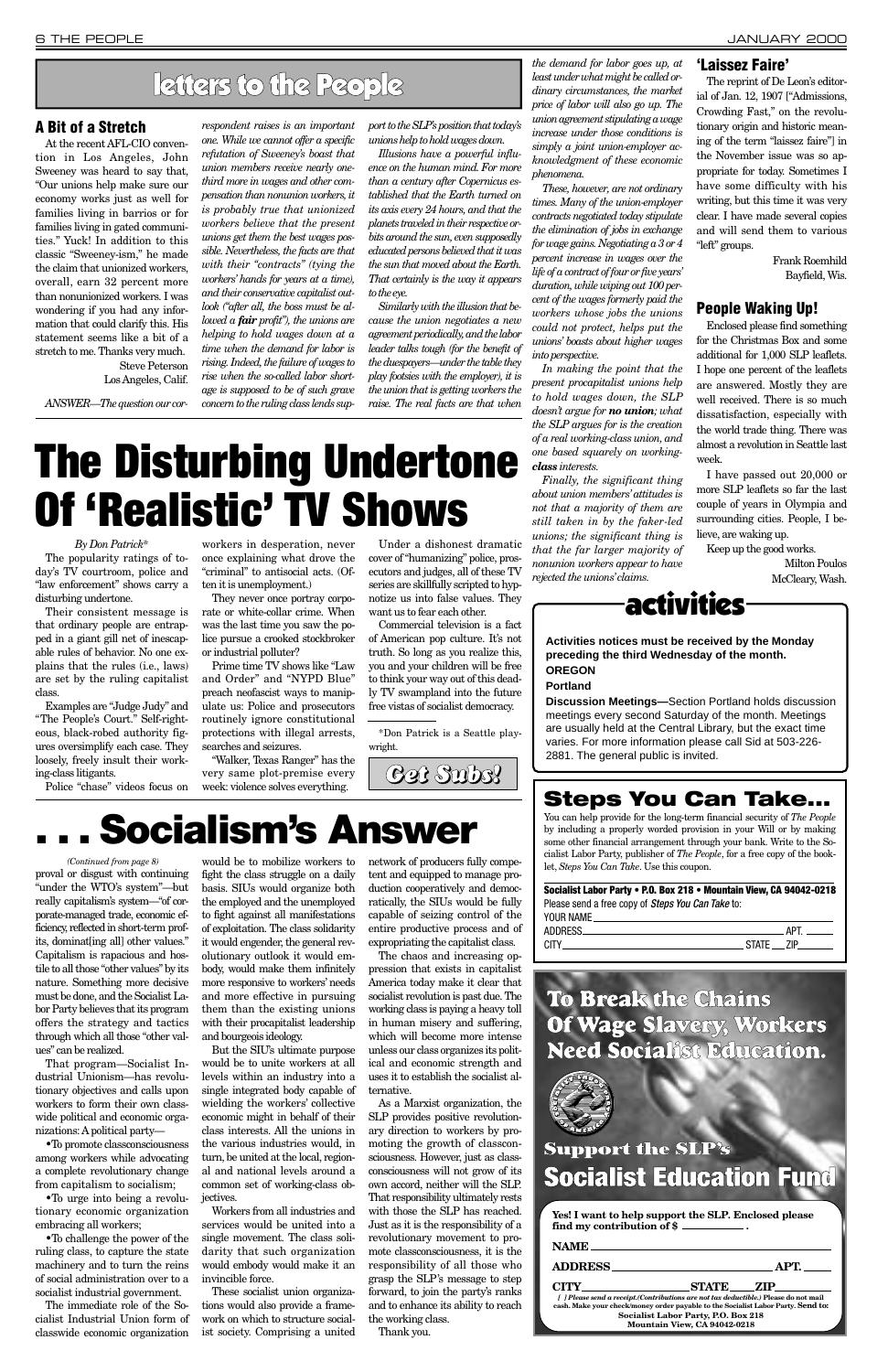Profits are doing well too, thank you, for both the old and the new enterprises—never mind that they are being squeezed out of the hides of an overworked and exploited working class.

In short, things economic are coming up roses—if you belong to the ruling class. But if you belong to the working class, finding your tiny rosebud means wading through a veritable bouquet of thorns.

We have looked at the "bright side" of the economic picture as drawn by the politicians, capitalist economists, media columnists and commentators, etc. However, if that picture of the economy (minus our asides) is true, how come there are some 28.5 million workers between the ages of 18 and 64 earning less than \$8 an hour? (Many earn considerably less!) How come some 40 million

Americans have no medical coverage?

How come over 14 million chil-

dren continue to live in poverty in this rich nation, despite its almost decade-long "booming" economy?

How come untold numbers of homeless people—including a good percentage of "working poor"—roam the streets of our cities during the day and sleep in doorways, abandoned warehouses, old cars or on the bare ground during the night?

How come urban slums not only continue to exist, they progressively deteriorate in practical-

ly every city in the nation?

How come the educational system, particularly in the primary and secondary areas, is seriously underfunded?

How come decent housing for working people is as scarce as hens'teeth?

How come the nation's infrastructure is steadily falling apart? And how come tens of thousands of workers in major industries are rather steadily consigned to the industrial scrap heap, even as capitalists intensify their claims of a tight labor market?

Northern California Thanksgiving Affair (\$2,729.85), includes the following contributions: John & Lois Reynolds \$500; \$300 each Section San Francisco Bay Area, Lou Lipcon, Dan & Helen Deneff; \$200 each Harry & Faye Banks, Anonymous; Marty Radov \$150; Dale Birum & Joe Gingras \$100; Nat & Anne Karp \$81.85; Anonymous \$60; \$50 each Bessie Gabow, Jennie Seekford, Genevieve Gunderson; Steve Littleton \$40; \$25 each Paul Zuppan, Abe Evenich, Richard Woodward, Michael Marken, Manuel Luevano, David Stickler; \$20 each Kenneth Boettcher, Bob & Donna Bills, Frank & Mary Prince; \$10 each Jill Campbell, Hilda Cowan; \$5 each Anonymous, Harry Lopes, Edmund Light, Laurance Phillips, Leon Prince, Diane Secor.

> In its May 1999 issue, *The People* published its last "layoffs scoreboard." During the six months since then, the capitalist media has underplayed the continuing mass layoffs. On Dec. 8, however, the following two-inch item appeared in the business

section of the *San Jose Mercury News*.

### **"Layoffs resume pace toward corporate record**

"After hitting a 15-month low in October, U.S. corporations returned to the job-chopping block, announcing 50,907 layoffs in November, a 123 percent surge from the previous month, according to Challenger, Gray and Christmas, an international outplacement firm. Retail leads all other sectors with 61,684 job cuts so far in 1999, sharply higher than the total 23,784 in 1998. The computer industry takes a close second with 59,343 job cuts, while financial services have posted 56,683 layoffs so far in 1999. The report said November's resurgence in downsizing could make 1999 a record year for corporate layoffs." The politicians, the capitalist economists and particularly the media with its columnists and commentators are waging a propaganda campaign to convince the American working class, and possibly themselves, that the U.S. capitalist system is in great shape and its future is bright. But it's a story riddled with contradictions, and it cannot be scrutinized without its being revealed for what it really is—a media-driven propaganda campaign.

*—Nathan Karp*

### JANUARY 2000 THE PEOPLE 7

### **Please send me free information on socialism.**

| CITY______________STATE___ZIP____                                       |  |
|-------------------------------------------------------------------------|--|
| Socialist Labor Party, P.O. Box 218, Mountain View, CA 94042-0218 01/00 |  |

*Our thanks and appreciation to all whose interest and concern in the Socialist Labor Party and its official journal prompted them to respond so generously to* The People's *annual Thanksgiving Fund.* 

### **(Total as of Dec. 10: \$12,214.48)**

Eastern Interstate Thanksgiving Affair (\$1,213): \$100 each Ben & Sylvia Kraft, George Taylor, Roy Nelson, Jack Radov, G.M. Lucas; miscellaneous contributions \$55; \$50 each Harvey Fuller, Jack Blessington, Earl Shimp; Fran Taylor \$33; Emily H. Bershad \$26; \$25 each Robert Stannard, Michael Preston, Leon Nasteff, Robert Ormsby, Herman McGeorge, Joseph E. Walton, James Lehner, Edward Leader, Phillip Colligan; \$20 each Luis Figueroa, Richard Deshaies, Robert Varone; \$13 each Edward Boehner, Richard Cassin, Richard Callen; \$10 each Harry Segerest, Robert Garavel, Barbara Graymont, David Casey, E.J. Pacharis, Marlin Kemmerer, Dagfinn Sjoen, Clayton Hewitt, Edward Kowalski, Gay & Ann Anderson, Matt Keeley, Michael A. Ogletree; Costanzo Rufo \$5.

Section Cook County, Ill. (\$300): \$100 each Section Cook Country, Henry Coretz; Al & Ada Bikar \$50; \$25 each Louis Fisher, M. & M. Leibfritz.

Sean Moon \$1,102.15; Marie & Ray Simmons \$500; Joan M. Davis \$400; \$300 each Glenn Schelin, Jim & Mary Buha; Sections Akron & Cleveland \$270; Robert P. Burns \$230; \$200 each Chris Dobreff, J.L. Bregni, James G. McHugh, John Walbridge, Nicholas Poluhoff, Walter Vojnov; \$100 each Dan Englert, F.P. Cruikshank, G.L. Pridmore, Jim Tennyson, Michael Preston, N. Goldberg, Richard A. Weimer; Mary Brlas \$87; Nathan Karp \$86.85; Jessie Campbell \$80; Clifton Field \$75; Archie Sim (to celebrate his 65 years in the SLP on Oct. 16) \$65; Anonymous \$57.

someone else's misery. *(Continued from page1)*

\$50 each Albert Mitch, Anthony Econom, Carl Danelius, Edward Jasiewicz, Harley G. Selkregg, Joseph B. McCabe, Margaret & Frank Roemhild, Marie Grove, Sixten Anderson, Stanley Andrick, Wal-Tron Studios; Joseph T. Longo \$40; \$35 each Jack Tatelman, L.S. Han; George E. Gray \$31; Albert Wanamaker \$30.

\$25 each Blake Bearden, Charles Fair, Charles Lundquist, Dimitre Eloff, Edith Mautner, Eileen Burns, Frank Burdua, Guy Marsh, Harriet Dolphin, Jay Martin, Joseph C. Massimino, Louis Fisher, Louise Radley, Matt Kasick, Robbie Wingett, Robert Burns, Robert K. Hofem, Robert Langh, Robert Ormsby, Ron Somerlott, Sid Fink, Sophia Carevich, Steve Druk, Tom Throop, Willard H. Ryman, William E. Bryant; Henry Coretz \$22; Anonymous \$21.

\$20 each Anne & Nat Karp, Anne Vukovich, Clayton Hewitt, Daniel M.

Creel, Earle McGue, Edward Martony, G.P. (Jerry) Maher, Gordon Pueschner, James McShirley, John Baranski, John Hagerty, John S. Gale, Joseph Viditch, Kevin R. West, Louis J. Marovitch, Michael James, Mona Fraser, Mr. & Mrs. R.M. Teunion, Orville Rutschman, Ralph E. Villano, Robert Jensen, Sarah Haggard; \$15 each D.H. Knight, D.P. Mohle, Elliot Waxman, Frank Cline, Henry Schnautz, James McCloskey, Michael Miller, Milton Poulos, Rene Del Prado, Richard L. Yord, Rogers S. Brown, Ruth Kadish; Marshall G. Soura \$12.

\$10 each Arnold Stenborg, Darlene Clements, Dawn Moore, Edward Madejczk, Elliot Podwill, Emily H. Bershad, Eugene Williams, Frank Rudolph, Frank W. Bell, Gloria Parachini (In memory of Louis Parachini), Gregory Kovalsky, H.R. Mock, Harvey P. Kravitz, John H. Buchtinec, K. Paul Ebert, Keith Ocamb, Ken Leib, Maurice Nagle Sr., Michael Rose, Mildred Killman, Monroe Prussack, Morton Disckind, Mr. M. Greb, Obie Hunt, Paul L. Wolf, Perry Riggs, Pran Nath Vohra, Ralph McGrath, Robert Garavel, Sam Ross, Stephen Levingrub, William E. Tucker, E. Grombala, Robert A. Nash; B. Morgan \$9; \$8 each Axel Kjellberg, David Melamed; \$7 each Phillip White, Roberta Diamond.

\$5 each Berenice Perkis, Costanzo Rufo, Frank Dobberphul, K.M. Davis, Karl Piepenburg, Lois Kubit, Martin R. Comack, Oliver T. Grant, Q. Mc-Cray, Richard H. Cassin, Seymour Klein, Sid Rasmussen, Will Krantz, William Prinz; Don Patrick \$4; \$3 each Gary W. McIntire, Howard Hassman, Mike Lawton; Campus donations per N.G. \$2.63; Anonymous \$2; \$1 each George T. Gaylord, Jamie Watts, M. Grussing, Mrs. Karin K. Albright, Randall Millard, Rod Stearns.

# **Our Thanksgiving Fund**

# **Pamphlets for**

### **Beginners**

**SOCIALIST LANDMARKS (Includes REFORM OR REVOLUTION, WHAT MEANS THIS STRIKE?, BURNING QUESTION OF TRADES UNIONISM, and SOCIALIST RECONSTRUCTION OF SOCIETY . . . . . . .\$ 1.50 By Daniel De Leon**

| COMMUNIST MANIFESTO \$2.00<br>By Karl Marx and Frederick Engels; International Publishers edition                  |  |
|--------------------------------------------------------------------------------------------------------------------|--|
| SOCIALISM: FROM UTOPIA TO SCIENCE \$4.95<br>By Frederick Engels; International Publishers edition                  |  |
| <b>WAGE-LABOR &amp; CAPITAL/</b><br>VALUE, PRICE & PROFIT \$4.95<br>By Karl Marx; International Publishers edition |  |
| CAPITALISM AND UNEMPLOYMENT \$.50                                                                                  |  |
| <b>SOCIALISM TODAY:</b>                                                                                            |  |
| THE NATURE OF SOVIET SOCIETY \$.75                                                                                 |  |
| A convenient way to order is to check the pamphlets you want and send us                                           |  |

A convenient way to order is to check the pamphlets you want and send us this advertisement. Enclose check or money order payable to New York Labor News. Include \$1.00 postage on any order—or order **all 7 postpaid for \$14.50**.

### **NEW YORK LABOR NEWS P.O. Box 218 • Mtn. View, CA 94042-0218**



### **USA NATIONAL HEADQUARTERS**

NATIONAL OFFICE, SLP, P.O. Box 218, Mtn. View, CA 94042-0218; (650) 938- 8359; fax (650) 938-8392; e-mail: thepeople@igc.org; Web site: www.slp.org.

### **AKRON, OHIO**

Call (330) 864-9212.

#### **ALBANY/ SCHENECTADY, N.Y.** SLP, P.O. Box 105, Sloansville, NY 12160-0105.

**CHICAGO** SLP, P.O. Box 642, Skokie, IL 60076-0642.

### **CLEVELAND**

Robert Burns, 9626 York Rd., N. Royalton, OH 44133. Call (440) 237-7933.

#### **CORPUS CHRISTI, TEX.**

Call (512) 991-0287.

**DALLAS** Call Bernie at (972) 458-2253.

**DENVER** For SLP information, call (303) 426-5108.

### **DULUTH**

For information, call Rudy Gustafson at (218) 728-3110.

#### **EASTERN MASS.** Call (781) 444-3576.

**HOUSTON**

Call (713) 721-9296.

**MIAMI** Call (305) 892-2424. (860) 347-4003. **MILWAUKEE**

**NEW LONDON, CONN.**

447-9897. **NEW YORK**

**OAKLAND, CALIF.**

Call (650) 938-8370. **OCEANSIDE, CALIF.** Call (760) 721-8124. **PHILADELPHIA**

#### SLP, 1563 W. Rogers St., **SEATTLE**

(215) 233-3056. **PITTSBURGH** Call (412) 751-2613.

Milwaukee, WI 53204- 3721. Call (414) 672-2185. SLP, P.O. Box 31045, Wallingford Station, Seattle, WA 98103.

**PONTIAC, MICH.** Call (810) 731-6756.

SLP, 3 Jodry St., Quaker Hill, CT 06375. Call (203) **ST. PETERSBURG, FLA.** Call (727) 321-0999.

**PORTLAND, ORE.**

226-2881.

#### Call (516) 829-5325. **SOUTH BEND, IND.** Jerry Maher, 211 S. Michigan St., #505, South Bend, IN 46601. Call (219) 234-

mento, CA 95812.

#### SLP, P.O. Box 70034, Sunnyvale, CA 94086-0034. **S.W. VIRGINIA** Thad Harris, P.O. Box 1068,

**SAN JOSE**

Sunnyvale, CA 94086- 0034. (650) 938-8370.

**MIDDLETOWN, CONN.** SLP, 506 Hunting Hill Ave., Middletown, CT 06457. Call directory

**SEABROOK, N.H.** Call (603) 770-4695.

SLP, P.O. Box 28732, Philadelphia, PA 19151. Call Brian Blanchard, SLP of Australia, 58 Forest Rd., Trevallyn, Launceston, Tasmania 7250, Australia. Call 0363-341952.

SLP, P.O. Box 4951, Port-SLP, 1550 Laperriere Ave., Ottawa, Ont., K1Z 7T2. Call Doug Irving at (613) 728-

land, OR 97208. Call (503) **SACRAMENTO, CALIF.** SLP, P.O. Box 2973, Sacra-5877 (hdqtrs.); (613) 226- 6682 (home); or (613) 725- 1949 (fax).

2946.

St. Paul, VA 24283-0997. Call (540) 328-5531. Fax (540 ) 328-4059.

**SAN FRANCISCO/** SLP, P.O. Box 70034, Kay Ave., Box 824, Burnaby, BC, V5H 4M9. Call J. Minal at (604) 526-3140.

### **AUSTRALIA**

### **CANADA NATIONAL**

### **HEADQUARTERS**

#### **VANCOUVER** SLP, Suite 141, 6200 Mc-

# **. . . Prosperity Propaganda**